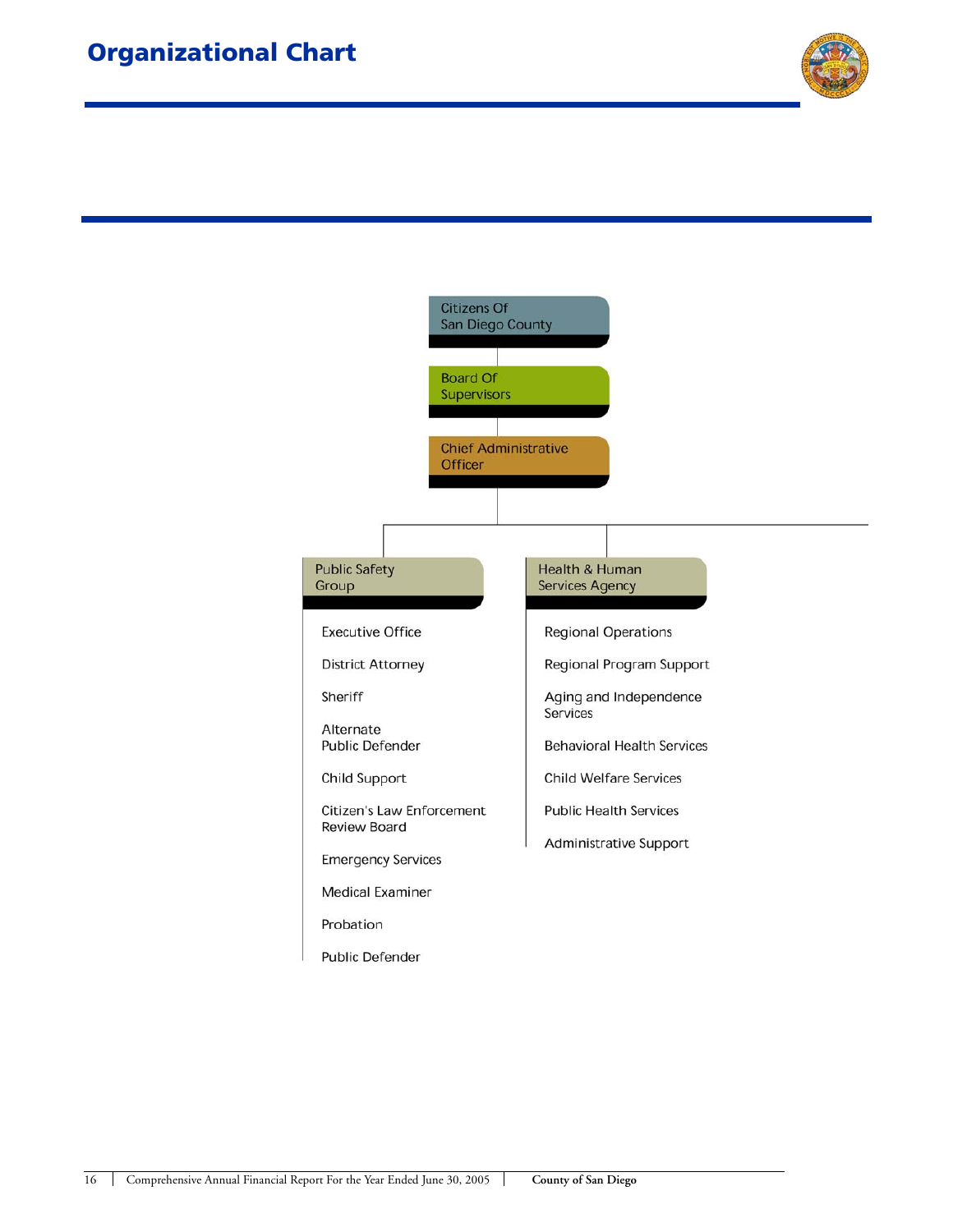

#### Land Use & Community **Finance & General Environment Group Services Group Government Group Executive Office Executive Office Executive Office** SanGIS **Animal Services** Assessor/Recorder/ **County Clerk** Agriculture, Weights County Library & Measures Treasurer-Tax Collector **General Services Air Pollution Control** Auditor & Controller **District Housing & Community** Development **County Technology Office** Environmental Health Purchasing & Contracting **Civil Service Commission** Farm & Home Advisor Redevelopment Agency Clerk of the Board of Parks & Recreation Supervisors **Registrar Of Voters** Planning & Land Use **County Counsel Public Works** Grand Jury **Human Resources** Media & Public Relations

**CAC Major Maintenance**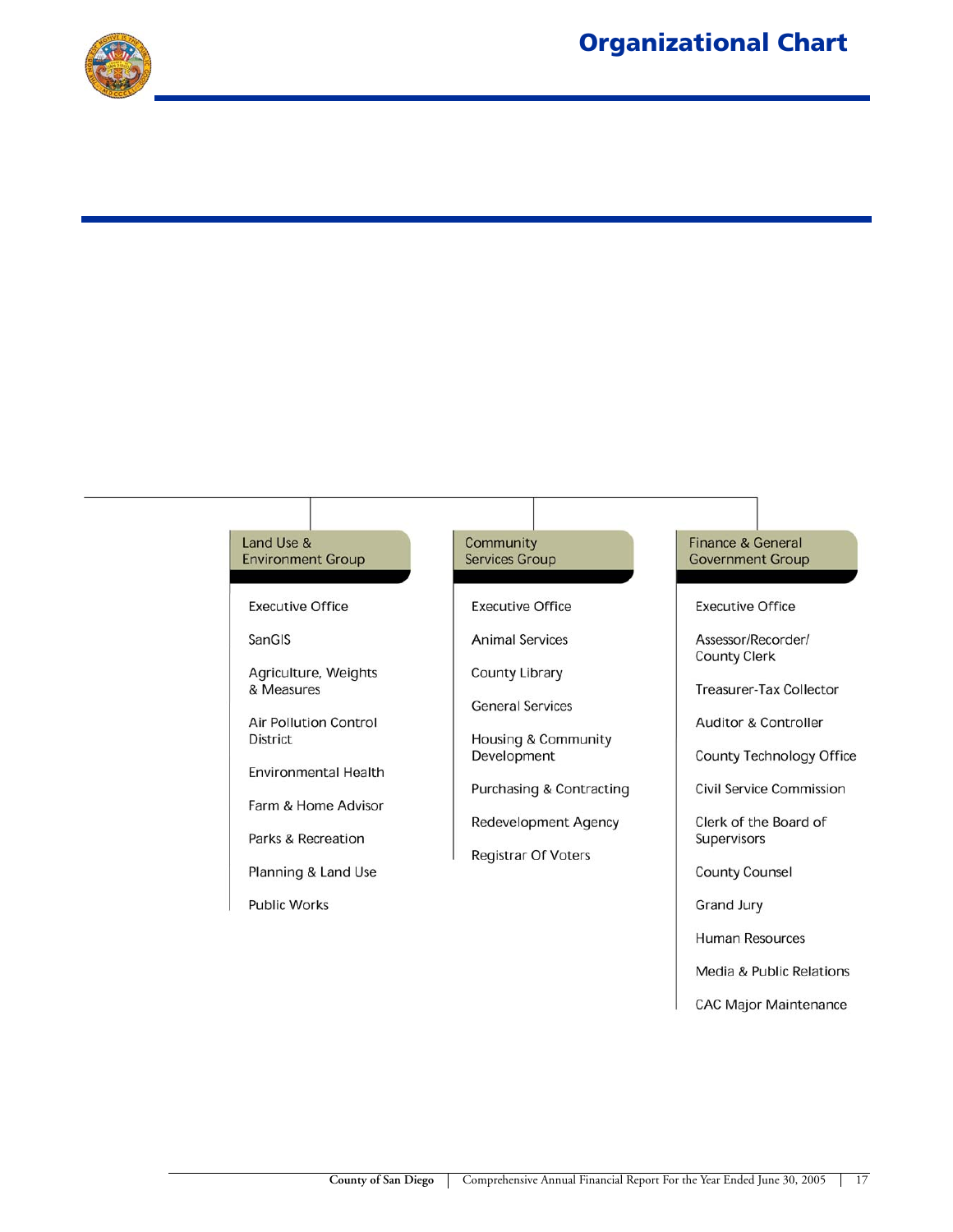

### **Elected Officials**

### **Chief Administrative Office**

# **General Managers**

| Chief Financial Officer/General Manager Finance & General |  |
|-----------------------------------------------------------|--|
|                                                           |  |
|                                                           |  |
|                                                           |  |
|                                                           |  |

## **Department Heads**